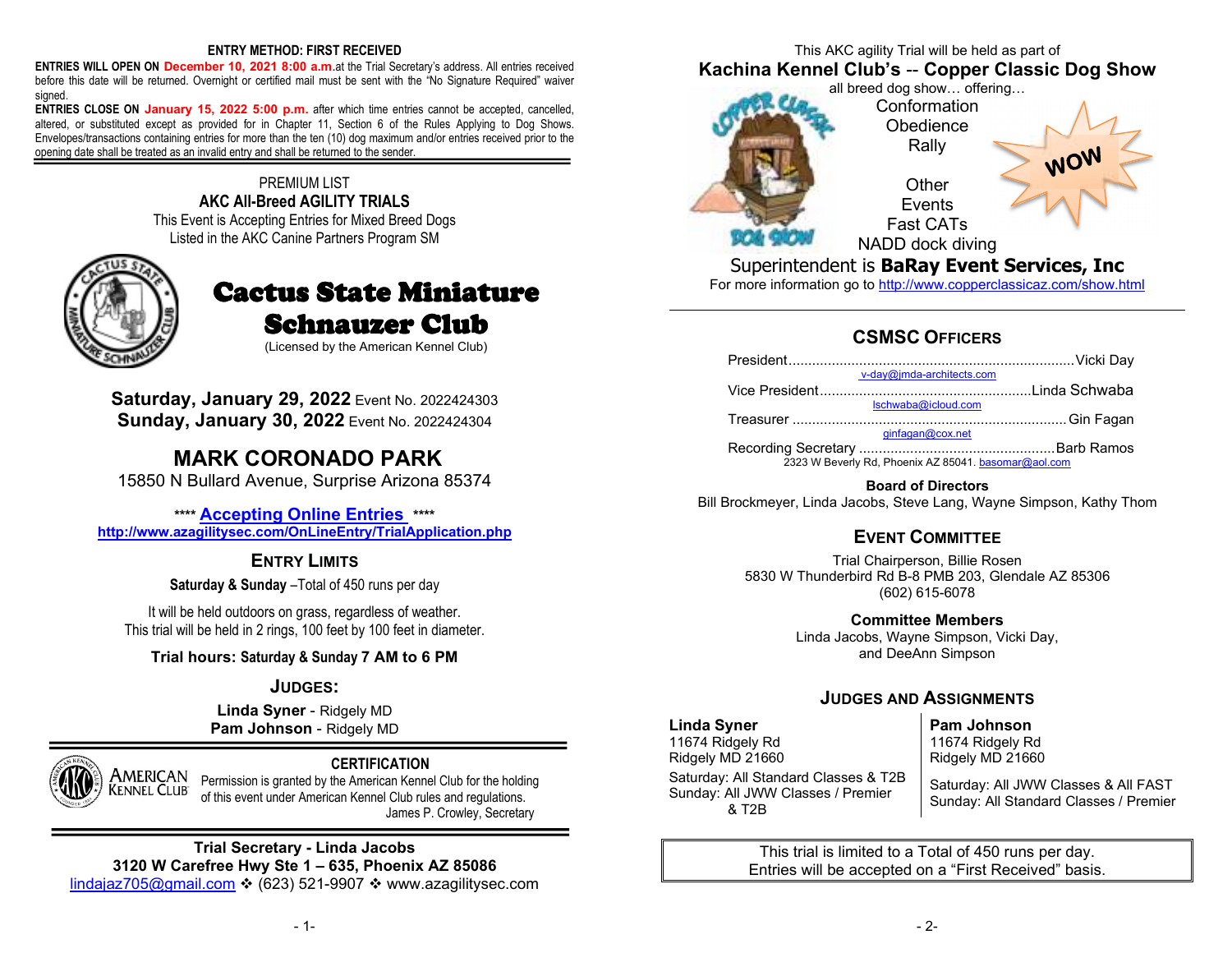#### **COVID-19PRECAUTIONS**

 Covid-19 continues to be a health issue of concern in our community. Our goal is to have a safe and fun trial for all. We will exercise precautions which CDC and the Cactus State Miniature Schnauzer Club feel are in the best interest of everyone at the trial.

- $\bullet$ **Social Distancing** should always be practiced
- . **Mask** may be required during walk through**.** Non vaccinated exhibitors and workers may be asked to wear a mask when social distancing is not possible. We will be re-evaluated and clarified in the Confirmation Letter and Trial Briefing after closing.
- Please make good use of the **hand sanitizer** available in the Agility area.
- Canopy space is limited. Agility exhibitors can only set up in the Agility area. A map of the agility area including exhibitor set up will be included with the Trial Briefing after closing.
- Exhibitors will be able to use the **Agility Gate** app on their phone to see real time running information. The Gate Steward will be using the Agility Gate app to show dogs that have been move in the running order and crossing off dogs that have run.
- $\bullet$  **Course maps** will be posted on-line to a **Google Docs** folder and in **Agility Gate** the morning of the trial. Copies will also be posted on one of the equipment trailers.
- . **Results** will be posted to the **Google Docs** folder as soon as possible when they are approved by the judge. Results will also be posted at the Ribbon table next to the equipment trailer. Exhibitors should maintain **social distancing** at the Ribbon table when collecting their ribbon(s) or ribbon coupons.
- AKC is allowing exhibitors to carry their leashes fully concealed in a pocket or wear them while running. Please remember that if your dog grabs their leash while running, it can result in a NQ score.

The Covid-19 precautions could change between now and the trial. We will update you when we send out confirmations and the briefing letter. We will comply with anything that the Cluster and CDC requires at the time of the trial.

By entering this trial, you agree to abide by any COVID precautions deemed necessary by the Cactus State Miniature Schnauzer Club as outlined in your briefing letter that will be sent out with your confirmation.

### **RECENT UPDATES FROM AKC**

 These two temporarily suspended or modified Regulations **have been extended for events occurring on or before Thursday, June 30, 2022**.

**(1) Agility – Two-Judge Requirement to Title** – The Board extended the temporary modification for obedience, rally, and agility lower level classes and will allow titles to be earned under a single judge through June 30, 2022.

**(2) Agility – The waiver of date and mileage restrictions for judges** – The Board extended the temporary modification for obedience, rally and agility judges and waived the date/location restrictions of 30 days and 100 miles for obedience/rally judges; and 30 days and 200 miles for agility judges, allowing them to accept assignments without a conflict

The Board approved a permanent change **to the Regulations for Agility Trials** effective for agility trials occurring on and after January 1, 2022:

**(1) Agility – Exhibitors will continue to be allowed to carry their leashes during their agility runs**, i.e., place leashes in their pockets when running the course or wear on themselves (i.e., clip like a belt around the waist) effective for all trials. This temporary modification will be made a permanent part of the Regulations effective January 1, 2022.

Effective October 1, 2021 **course maps may no longer be supplied** to the club for emailing to the exhibitors **the day before**. Clubs may continue to publish course maps on websites or email them out, but not before the day of the trial. Paper maps may be distributed to exhibitors.

As of January 1, 2021 **For Exhibition Only** (FEO) and **Fix and Go On**are permanent parts of the AKC Agility program.

### **DOG ELIGIBLE TO ENTER**

 This trial is open to all dogs fifteen (15) months of age or older that are registered with the American Kennel Club or that have AKC Limited Registration, Purebred Alternative Listing/Indefinite Listing Privileges (PAL/ILP), an AKC Canine Partners (MA) listing number, or approved Foundation Stock Service (FSS) breeds are eligible to participate.

Dogs should be physically sound. Dogs that are blind or deaf shall not be eligible. **Bitches in season shall not be eligible to participate.**

For Exhibition Only (FEO) is offered at this trial in FAST and T2B. Dog must be entered in T2B and/or FAST prior to closing. Participation as For Exhibition Only receives a non-qualifying score.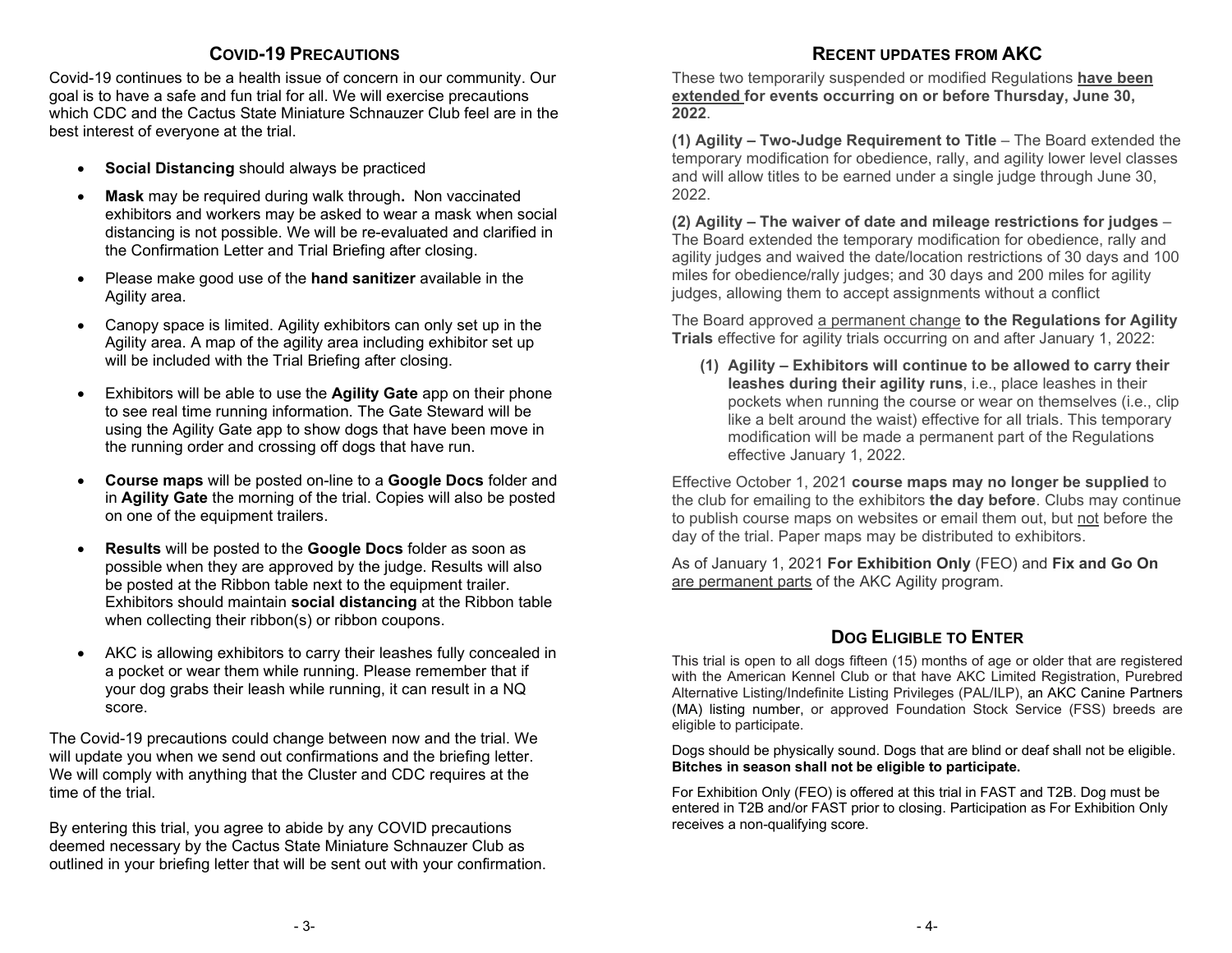### **- - - - - Judging Schedule - - - - -**

**SATURDAY, January 25, 2022 -** Judging will start at 9:00 AM in Ring 2**Ring 1** –**Standard** - Master/Exc, Open, Novice; **Time 2 Beat Ring 2** – **FAST** - Master/Exc, Open, Novice (all levels, run by jump height); **JWW** - Master/Exc, Open, Novice

**SUNDAY, January 25, 2022 -** Judging will start at 9:00 AM in Ring 2 **Ring 1** – **Standard** - Master/Exc, Premier, Open, Novice **Ring 2** – **Time 2 Beat; JWW** – Novice, Open, Master/Exc, Premier

### **ENTRY FEES**

| First entry of each dog (includes a \$3.50 AKC recording fee) \$20.00 |  |
|-----------------------------------------------------------------------|--|
| Second entry of same dog (includes a \$3.00 AKC recording fee)\$20.00 |  |
| Third entry of same dog (includes a \$3.00 AKC recording fee) \$20.00 |  |
| Fourth entry of same dog (includes a \$3.00 AKC recording fee)\$20.00 |  |
|                                                                       |  |

#### **Weekend Packages for 6 or more runs per dog:**

 6 runs same dog - \$108. 7 runs same dog - \$126. 8 run same dog - \$144. 9 runs same dog - \$162. CSMSC ribbon coupons will be accepted.**Mail entry forms and fees to:** Please make checks payable to **Linda Jacobs, TS.**

**Linda Jacobs, Trial Secretary**, 3120 W Carefree Hwy Ste 1-635 Phoenix AZ 85086.

No entries will be accepted by phone, fax or hand delivery. Express mail entries must include the signature waiver allowing them to be left at the secretary's address. Inquiries may be directed to Linda Jacobs at lindajaz705@gmail.com . No entry shall be made and no entry shall be accepted which specifies any conditions as to its acceptance.

**Illegible entries** will not be processed and will be returned to the exhibitor. Returned checks do not constitute a valid entry and the Trial Secretary will add a \$15 collection fee to the amount of each returned check.

**On-line Entries** by Linda Jacobs will be accepted for this trial. During the first 48 hours after opening, the initial limit of entries designated as follows: 20% online entries (Sat & Sun 132 runs) and 80% paper entries (Sat & Sun 528 runs). After the 48 hour time period, the ratio no longer applies. Use *PayPal* or your credit card to enter your dog for this trial. The handling fee is only 4%. Go to: http://www.azagilitysec.com/OnLineEntry/TrialApplication.php



| <b>CLASSES OFFERED</b> |                 |             |        |  |                 |                    |                                  |        |  |
|------------------------|-----------------|-------------|--------|--|-----------------|--------------------|----------------------------------|--------|--|
|                        | <b>SATURDAY</b> |             |        |  |                 | <b>SUNDAY</b>      |                                  |        |  |
| <b>Standard</b>        | <b>JWW</b>      | <b>FAST</b> | T2B    |  | <b>Standard</b> | <b>JWW</b>         | <b>Premier JWW</b><br>& Standard | T2B    |  |
| Master &               | Master &        | Master &    |        |  | Master &        | Master &           | Premier &                        |        |  |
| Master P               | Master P        | Master P    |        |  | Master P        | Master P           | Premier P                        |        |  |
| Excellent &            | Excellent &     | Excellent & |        |  | Excellent &     | Excellent &        |                                  |        |  |
| Excellent P            | Excellent P     | Excellent P | All    |  | Excellent P     | <b>Excellent P</b> |                                  | All    |  |
| Open &                 | Open &          | Open &      | Levels |  | Open &          | Open &             |                                  | Levels |  |
| Open P                 | Open P          | Open P      |        |  | Open P          | Open P             |                                  |        |  |
| Novice                 | Novice          | Novice      |        |  | Novice          | Novice             |                                  |        |  |
| A,B,P                  | A,B, P          | A,B,P       |        |  | A,B,P           | A,B,P              |                                  |        |  |

 Please consult the AKC Regulations for Agility Trials for a complete description and eligibility for entry into these classes. The exhibitor is fully responsible for entering the dog in the correct class(es)/height divisions. Dogs running in a lower height division than they are eligible for will be eliminated.

### **HEIGHT DIVISIONS**

|                                                                      | <b>PREFERRED</b>                                                   | <b>HEIGHT AT WITHERS</b>                                                                  |
|----------------------------------------------------------------------|--------------------------------------------------------------------|-------------------------------------------------------------------------------------------|
| Handlers may opt to<br>run their dog in a<br>higher height division. | Handlers must run<br>their dog in their<br>proper eligible height. | Owners are responsible for entering their dog in the<br>proper height division.           |
| 8"                                                                   | 4"                                                                 | For dogs 11 inches and under at the withers                                               |
| 12"                                                                  | 8"                                                                 | For dogs 14 inches and under at the withers                                               |
| 16"                                                                  | 12"                                                                | For dogs 18 inches and under at the withers                                               |
| 20"                                                                  | 16"                                                                | For dogs 22 inches and under at the withers                                               |
| 24"                                                                  | 20"                                                                | For dogs over 22 inches at the withers                                                    |
| 24" Choice                                                           | n/a                                                                | For dogs 22 inches and under may be entered at<br>this height at their owner's discretion |

 Effective January 2018 - New **24 Inch Choice** jump height is for dogs entered in the Regular division that measure 22 inches and under ONLY, whose handlers choose to enter 24 Inches. Dogs that measure 22 Inches and over that are required to jump 24 inches will stay in the current 24 Inch height. 26" jump height division has been removed.

#### **MEASURING AND HEIGHT CARD INFORMATION**

#### **Owners are responsible for entering the proper height division.** Judges

 reserve the right to measure dogs entered in any Trial. At the handler's option, dogs may be entered in a higher height division in regular classes, but not in a division lower than their proper height division. Dogs running in Preferred classes must run at the proper height. Dogs that enter in a height division lower than their proper division will be moved up. In no case may a dog be moved down in height based on a judge's measurement at a trial. The above jump height divisions shall be used in all trial classes:

#### **Simplified Jump Height Card Process**

 When filling out the entry form, there is a new section at the top of the form for exhibitors to designate whether your dog needs to be officially measured. Please check the box so that the Trial Secretary knows whether to include your dog on the *Dogs To Be Measured List*. It is no longer required that you submit a copy of your dog's jump height card with your entry form or show it during day of show check-in.

### **COURSE WALK-THROUGHS AND WARM-UP INFORMATION**

 Handlers in all classes are permitted to walk the course, without a dog, prior to the start of the class. As needed, there will be multiple walk throughs prior to each class to reduce the number handlers in the ring.

A warm-up area, consisting of a regulation agility jump, will be provided for exhibitors. Exhibitors **may not** use the warm-up area to relieve their dogs.

### **OBSTACLES AND RING CONDITIONS**

 Obstacles will meet the specifications for obstacles in the current edition of the Regulations for Agility Trials. All classes will take place outdoors on a grass surface. Ring size will be 100 feet by 100 feet in diameter.

#### **VENDORS**

YES, there will be food and merchandise vendors.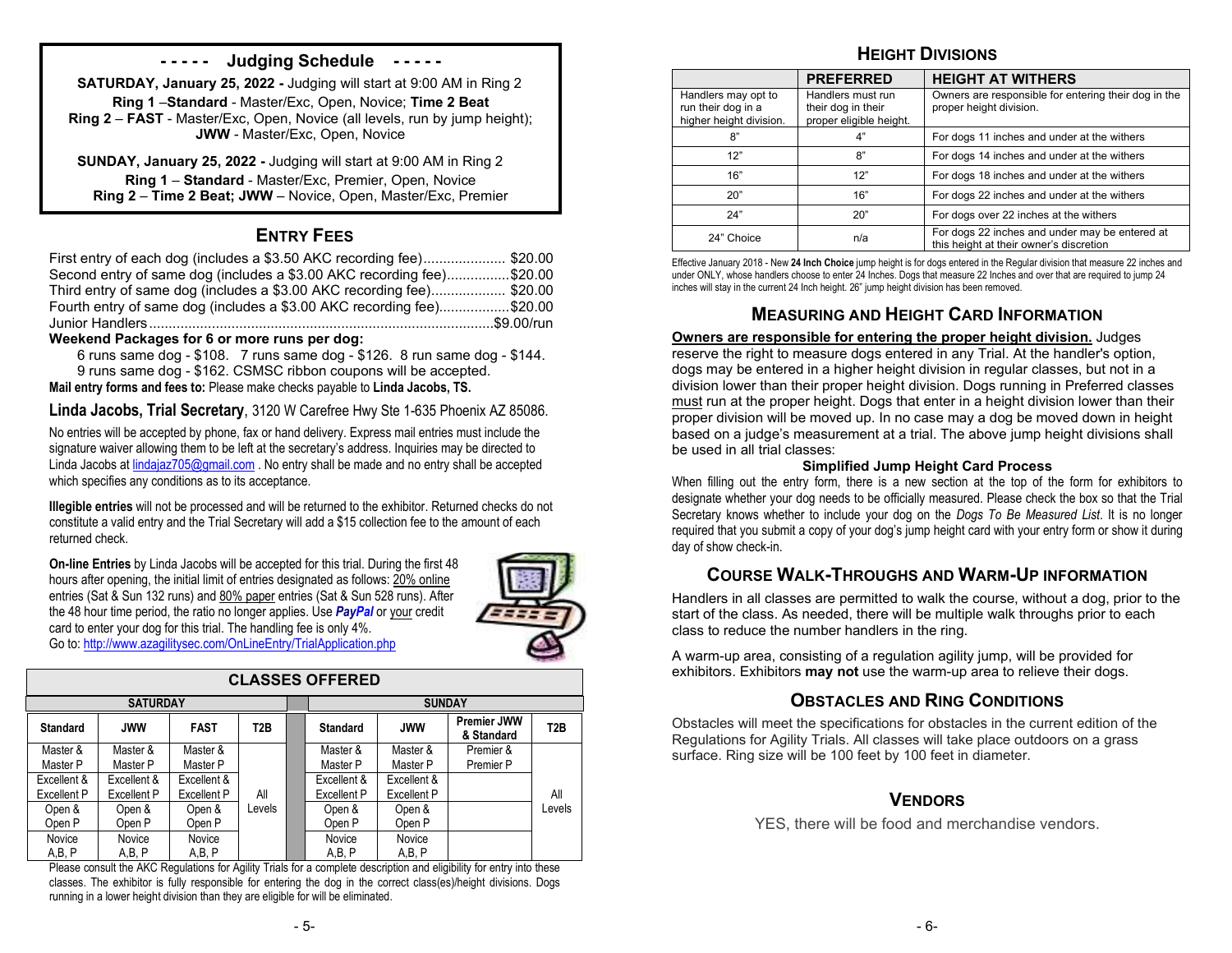#### **AWARDS**

 First through Fourth place rosettes will be awarded in each class for each height division for qualifying scores. Qualifying ribbons will be awarded to all dogs receiving qualifying scores.

We will be awarding special QQ Pins for **Double Qualification** in Standard and JWW from the Master and Master Preferred classes.<br>The Maritan March 1990 of the Contract of the Contract of the Contract of the Contract of the Contract of the Contract of the Contract of the Contract of the C



Titling rosette is offered to dogs finishing an Agility title(s) at these trials.

Awards must be claimed the day of the show. No ribbons or pins will be mailed.

### **MOVE-UPS**

Trial Secretary must receive move-up form by 6:00 PM the Monday before the trial. There will be move-ups Saturday to Sunday provided the request is made in writing to the Trial Secretary on Saturday.

#### **SET-UPS**

 You can set up Friday afternoon. There is **NO unloading zone**. Golf cart shuttles will be available between the parking lot(s) and the gate to the events. Bring your own shade. Water is available on the show grounds. More details with confirmation.

Overnight security will be provided both Friday and Saturday night. However, dogs, equipment or personal items left on Show Grounds are the responsibility of each exhibitor. Cactus State Miniature Schnauzer Club; Copper Classic Dog Show or City of Surprise are not responsible for lost or stolen dogs or equipment.

# **6 Workers Raffles each day**

You could win

# **\$25** or **\$25** or **\$25** or **\$25** or **\$25** or **\$25** cash

Many of the jobs will be handled by the Schnauzer Rescue and CSMSC members. Please be courteous to our volunteers. They need your support as they come out to work so fewer exhibitors are needed to fill in and work.

Unfortunately, more workers are always needed. A worker sign up sheet will be posted at the trial. Please write in your name in the empty spots if you are able to work.

All Workers will receive one raffle ticket for each class they work. Lunch ticket will be provided for those who work at least two classes that day.



**Friday \$25** for Setting up Rings  $\rightarrow$  Sunday \$25 for Tearing down Rings

### **EXHIBITOR INFORMATION**

 The trial will be conducted under American Kennel Club *Regulations for Agility Trials.* For copies of the Regulations, write to The American Kennel Club, 8051 Arco Corporate Drive, Suite 100, Raleigh, NC 27617-3390 or call (919) 233-9767.Also, can be printed directly from the AKC website www.akc.org

Entries must reach the Trial Secretary by 6 PM of the closing date, or before an entry limit has been reached. Fees must accompany entries. Express-mailed entries MUST include signature permitting them to be left at the Event Secretary's address without recipient signature. Exhibitors are responsible for complete, accurate and legible information on their entry forms.

#### **REFUNDS**

 **No entry fee** will be refunded if the trial cannot open or be completed by reason of riots, civil disturbances, fire, an act of God, public emergency, act of a public enemy, or any other cause beyond the control of the organizing committee. No entry fee will be refunded in the event a dog is absent, disqualified, excused, or barred from competition by the action of the Trial Committee.

**Bitches in season** are not permitted to compete in Agility Trials. As such, the club will refund 100% per of the entry fee paid for bitches unable to compete. You must contact the Trial Secretary prior to the first day of the trial.

**COVID-19 Precautions -** Should you feel ill before the trial or if you find you have become exposed to the virus PLEASE DON'T COME. For a refund you must contact the Trial Secretary prior to the start of judging. You will be refunded 100% of your entry fee.

Exhibitors should follow their veterinarians' recommendation to assure their dogs are free of internal and external parasites, any communicable diseases, and have appropriate vaccinations. Arizona requires rabies vaccine every 3 years.

All dogs must remain on leash at all times except when using the warm-up jump or when running a course. This includes when walking your dog in the park before, during or after show hours. The grass areas surrounding the event field, including those across the parking lots, are part of the show grounds. Not only can a violation incur sanctions under AKC regulations, but you might also be ticketed by park rangers.

The safety of the dog is our primary concern. Any exhibitor entering this trial acknowledges that they are familiar with the rules and regulations of this sport and that their dogs are familiar with and able to perform all of the obstacles safely.

Do not leave any dogs in closed vehicles. All persons attending this dog show hereby waive any claim for damages against the Cactus State Miniature Schnauzer Club, the Kachina Kennel Club or its member; in the event a motor vehicle must be entered to rescue a dog from overheating or suffocation due to improper ventilation.

The judging will start promptly. **The Judge is not required** to wait for dogs. The exhibitor is responsible for having their dog ready at ringside when it is to be judged. The Club has no responsibility for providing service through a public address system or stewards or runners for the purpose of calling or locating dogs that are not brought into the ring when required. We will do our best to accommodate conflicts if you notify the Gate Steward in advance.

No smoking on show grounds.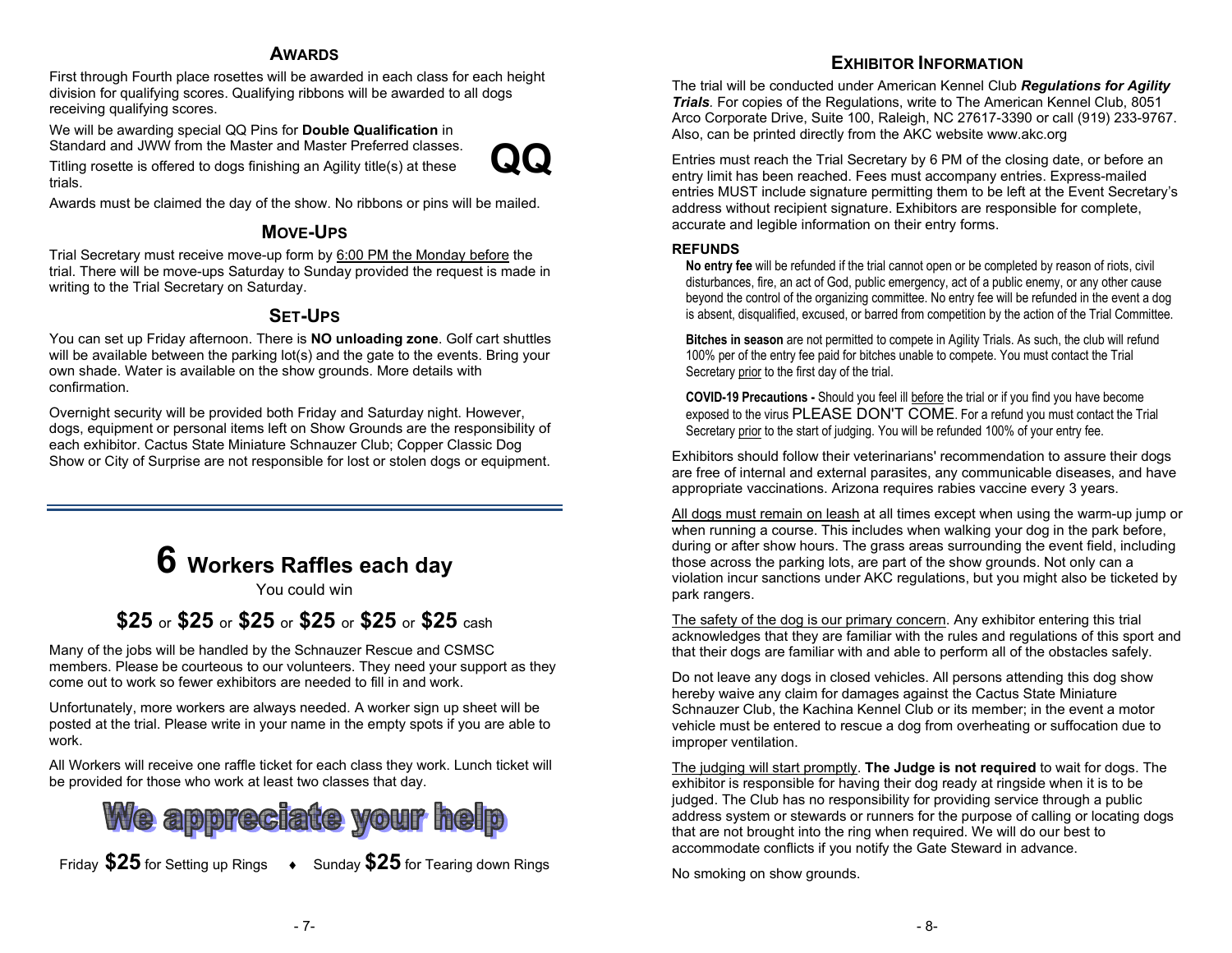#### **MOTEL ACCOMMODATIONS**

**Make Your Reservations Early,** Owners are responsible for any damage and cleaning up after their dogs. Dogs must not be left unattended in motel rooms. Non-compliance may result in a bench show hearing.

| <b>RESIDENCE INN</b>                                    |  |
|---------------------------------------------------------|--|
| 16418 N Bullard Ave, Surprise AZ 85374  (623) 249-6333  |  |
| <b>HAMPTON INN</b>                                      |  |
| 14783 W Grand Ave, Surprise AZ 85374 (623) 537-9122     |  |
| <b>WINDMILL SUITES</b>                                  |  |
|                                                         |  |
| <b>DAYS INN</b>                                         |  |
|                                                         |  |
| <b>QUALITY INN</b>                                      |  |
| 11201 W Grand Ave, Youngtown AZ 85363  (623) 932-9191   |  |
| BEST WESTERN PLUS SURPRISE PHOENIX N                    |  |
| 13337 W Grand Avenue, Surprise, AZ 85374 (623) 544-6874 |  |
| <b>DAYS HOTEL PEORIA</b>                                |  |
|                                                         |  |
| LA QUINTA INN & SUITES PHOENIX, WEST PEORIA             |  |
| 16321 N 83rd Avenue, Peoria AZ 85382  (623) 487-1900    |  |
|                                                         |  |

**You can also search on-line for Pet Friendly Hotels 85374**

# **RV <sup>P</sup>ARKING**

**Overnight Parking -** see the **Copper Classic Dog Show Premium** NOTE: Link to the Premium will be added when it is available.

### **WEEKEND VETERINARIAN**

There will be no veterinarian onsite. The closest vet is: **Animal Medical Center of Surprise** 13833 W Bell Rd #101, Surprise AZ 85374 Open 7 AM to 7 PM 7days **623-295-1811** 

Exhibitors should follow their veterinarian's recommendations to assure their dogs are free of internal and external parasites, any communicable diseases, and have appropriate vaccinations.

> After Hours 24/7 **Blue Pearl Pet Hospital**  9875 W Peoria Ave, Peoria AZ 85345 623-974-1520

#### **FOR EMERGENCY SERVICES CALL 911**

### **Directions to the Trial Site**

### **Mark Coronado Park**

15850 N Bullard Ave, Surprise Arizona 85374

| <b>From Southeast Valley:</b> | Loop 202 W to 110 W to Loop 303 N, Exit<br>Greenway Rd, right on Greenway to Bullard, turn<br>left on Bullard. |
|-------------------------------|----------------------------------------------------------------------------------------------------------------|
| <b>From East Valley:</b>      | US 60 W to 110 W to Loop 303 N, exit Greenway<br>Rd, right on Greenway to Bullard, turn left on<br>Bullard.    |
| <b>From Northeast Valley:</b> | 101 W to Bell Rd, right on Bell Rd to Bullard Ave,<br>left on Bullard.                                         |
| <b>From North Valley:</b>     | 117 S to Loop 303 W to Greenway Rd, left on<br>Greenway to Bullard Ave, turn left on Bullard Ave.              |
| <b>From Tucson:</b>           | 110 W to Loop 303 N to Greenway Rd, right on<br>Greenway to Bullard Ave, turn left on Bullard<br>Ave.          |
| <b>From California:</b>       | 110E to Loop 303N, exit Greenway Rd, right on                                                                  |



Greenway Rd to Bullard Ave, turn left on Bullard